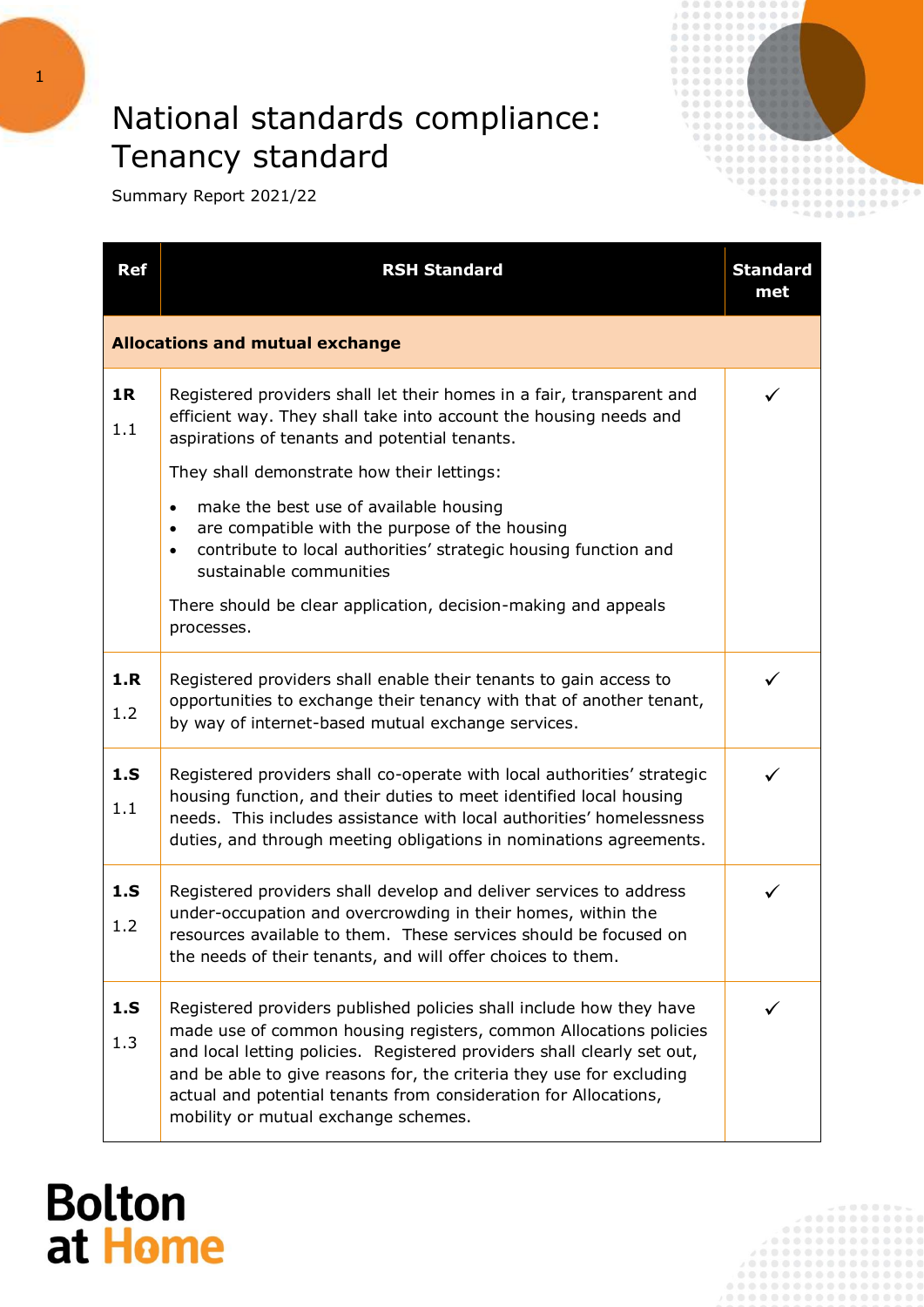| <b>Ref</b>   | <b>RSH Standard</b>                                                                                                                                                                                                                                                                                                             | <b>Standard</b><br>met |
|--------------|---------------------------------------------------------------------------------------------------------------------------------------------------------------------------------------------------------------------------------------------------------------------------------------------------------------------------------|------------------------|
| 1.S<br>1.4   | Registered providers shall develop and deliver Allocations s processes<br>in a way which supports their effective use by the full range of actual<br>and potential tenants, including those with support needs, those who<br>do not speak English as a first language and others who have<br>difficulties with written English. | ✓                      |
| 1.S<br>1.5   | Registered providers shall minimise the time that properties are<br>empty between each letting. When doing this, they shall take into<br>account the circumstances of the tenants who have been offered the<br>properties.                                                                                                      | ✓                      |
| 1.S<br>1.6   | Registered providers shall record all lettings and sales as required by<br>the Continuous Recording of Lettings (CORE) system.                                                                                                                                                                                                  | ✓                      |
| 1.S<br>1.7   | Registered providers shall provide tenants wishing to move with<br>access to clear and relevant advice about their housing options.                                                                                                                                                                                             |                        |
| 1.S<br>1.8.1 | Registered providers shall subscribe to an internet based mutual<br>exchange service (or pay the subscriptions of individual tenants who<br>wish to exchange), allowing                                                                                                                                                         | ✓                      |
|              | a tenant to register an interest in arranging a mutual exchange<br>$\bullet$<br>through the mutual exchange service without payment of a fee<br>the tenant to enter their current property details and the tenant's<br>$\bullet$<br>requirements for the mutual exchange property they hope to<br>obtain                        |                        |
|              | the tenant to be provided with the property details of those<br>properties where a match occurs                                                                                                                                                                                                                                 |                        |
| 1.S<br>1.9   | Registered providers shall ensure the provider of the internet based<br>mutual exchange service to which they subscribe is a signatory to an<br>agreement, such as HomeSwap Direct, under which tenants can<br>access matches across all (or the greatest practicable number of)<br>internet based mutual exchange services.    |                        |
| 1.S<br>1.10  | Registered providers shall take reasonable steps to publicise the<br>availability of any mutual exchange service(s) to which it subscribes<br>to its tenants.                                                                                                                                                                   |                        |
| 1.S<br>1.11  | Registered providers shall provide reasonable support in using the<br>service to tenants who do not have access to the internet.                                                                                                                                                                                                |                        |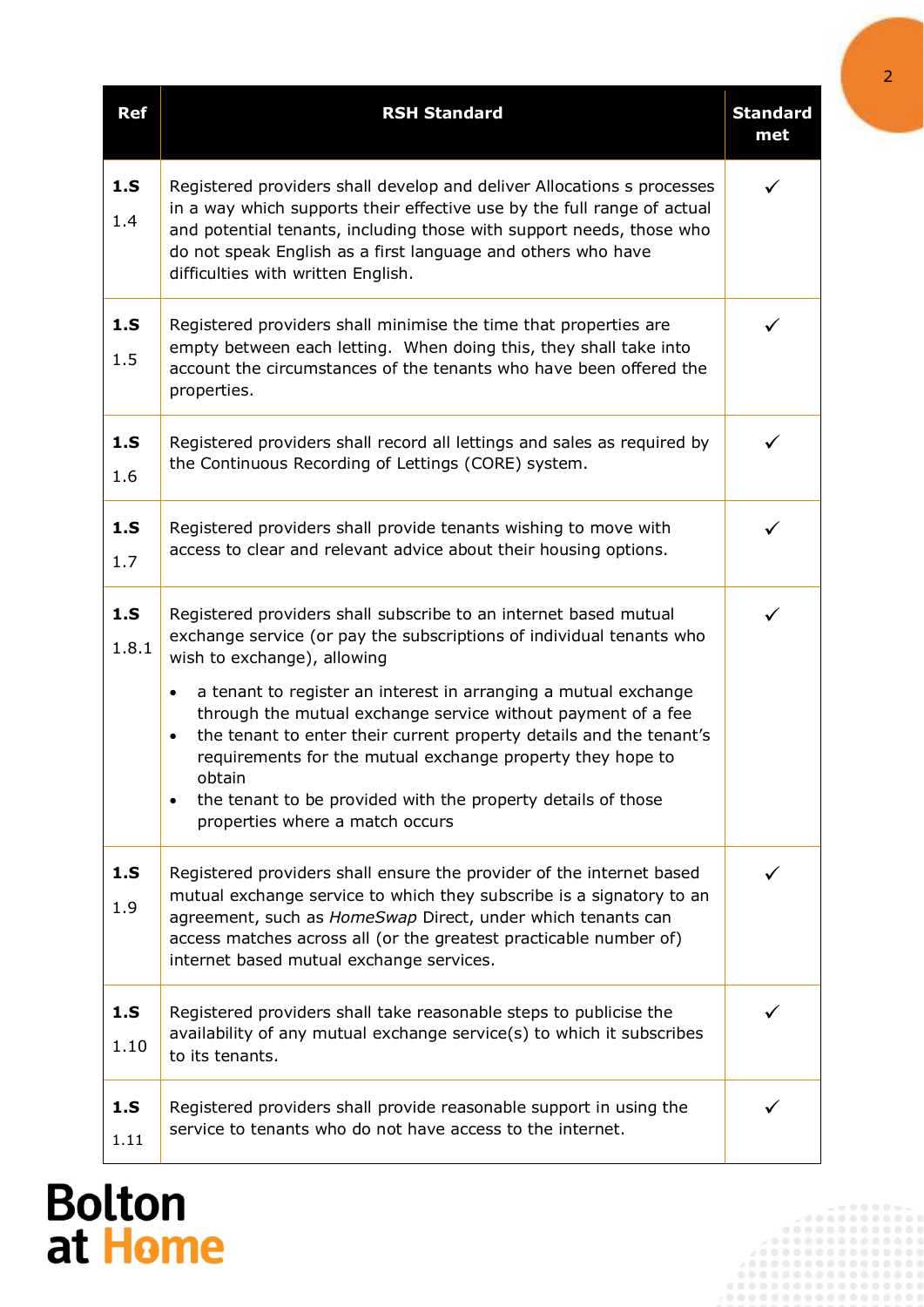| <b>Ref</b> | <b>RSH Standard</b>                                                                                                                                                                                                                                                                         | <b>Standard</b><br>met |  |  |  |
|------------|---------------------------------------------------------------------------------------------------------------------------------------------------------------------------------------------------------------------------------------------------------------------------------------------|------------------------|--|--|--|
|            | <b>Tenure</b>                                                                                                                                                                                                                                                                               |                        |  |  |  |
| 2.R<br>2.1 | Registered providers shall offer tenancies or terms of occupation,<br>which are compatible with the purpose of the accommodation, the<br>needs of individual households, the sustainability of the community,<br>and the efficient use of their housing stock.                              |                        |  |  |  |
| 2.R<br>2.2 | They shall meet all applicable statutory and legal requirements in<br>relation to the form and use of tenancy agreements or terms of<br>occupation.                                                                                                                                         |                        |  |  |  |
| 2.S<br>2.1 | Registered providers shall publish clear and accessible policies, which<br>outline their approach to tenancy management, including<br>interventions to sustain tenancies and prevent unnecessary evictions,<br>and tackling tenancy fraud, and set out:                                     |                        |  |  |  |
|            | the types of tenancy they will grant<br>$\bullet$<br>where they grant tenancies for a fixed term, the length of those<br>$\bullet$<br>terms.                                                                                                                                                |                        |  |  |  |
|            | the circumstances in which they will grant tenancies of a<br>$\bullet$<br>particular type.<br>any exceptional circumstances in which they will grant fixed term<br>$\bullet$                                                                                                                |                        |  |  |  |
|            | tenancies for a term of less than five years in general needs<br>housing following any probationary period.<br>the circumstances in which they may or may not grant another<br>$\bullet$                                                                                                    | ✓                      |  |  |  |
|            | tenancy on the expiry of the fixed term, in the same property or<br>in a different property.<br>the way in which a tenant or prospective tenant may appeal<br>against or complain about the length of fixed term tenancy<br>offered and the type of tenancy offered, and against a decision |                        |  |  |  |
|            | not to grant another tenancy on the expiry of the fixed term<br>their policy on taking into account the needs of those households<br>$\bullet$<br>who are vulnerable by reason of age, disability or illness, and<br>households with children, including through the provision of           |                        |  |  |  |
|            | tenancies which provide a reasonable degree of stability.<br>the advice and assistance they will give to tenants on finding<br>$\bullet$<br>alternative accommodation in the event that they decide not to<br>grant another tenancy.                                                        |                        |  |  |  |
|            | their policy on granting discretionary succession rights, taking<br>$\bullet$<br>account of the needs of vulnerable household members.                                                                                                                                                      |                        |  |  |  |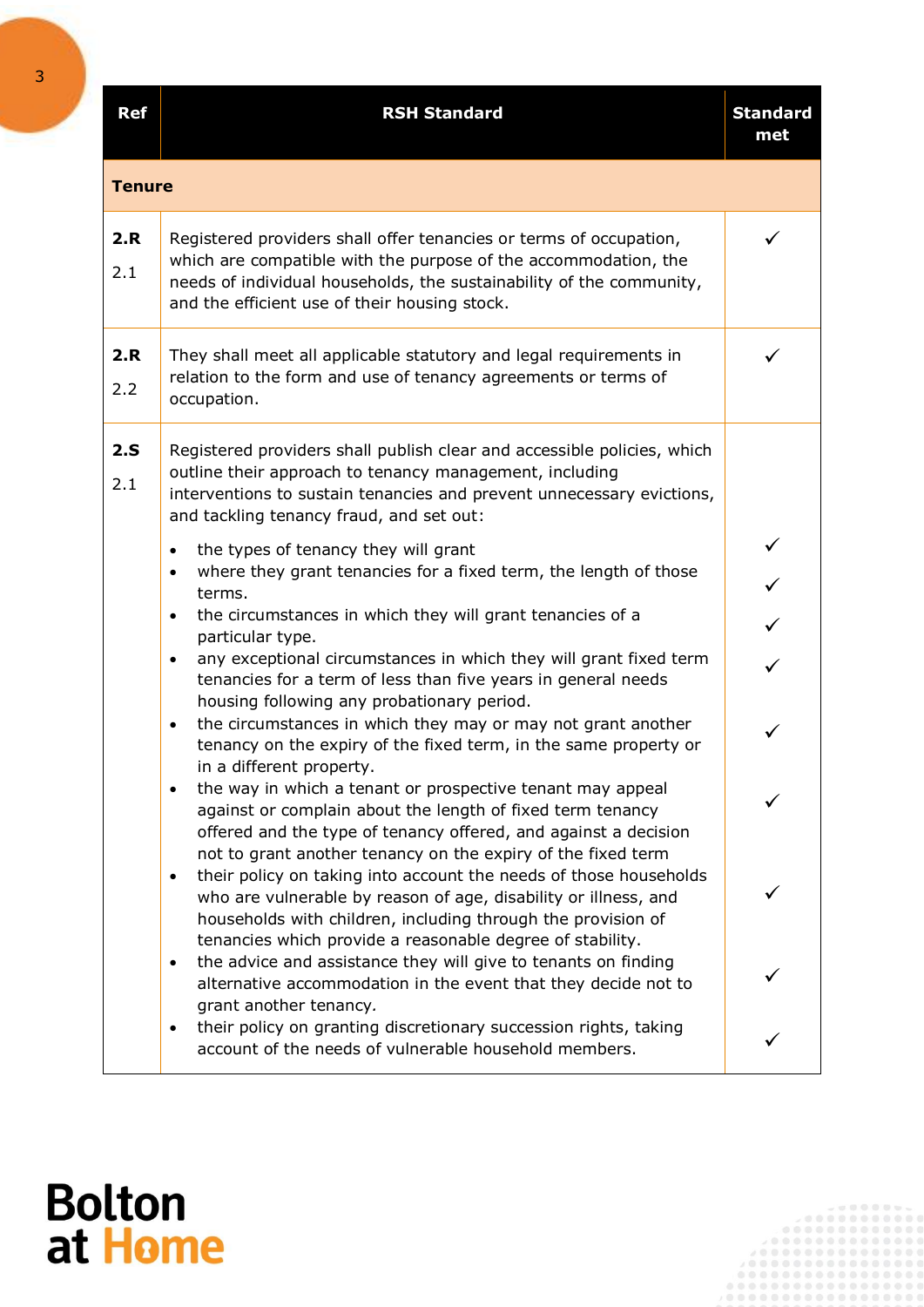| <b>Ref</b> | <b>RSH Standard</b>                                                                                                                                                                                                                                                                                                                                                                                                                                                             | <b>Standard</b><br>met   |
|------------|---------------------------------------------------------------------------------------------------------------------------------------------------------------------------------------------------------------------------------------------------------------------------------------------------------------------------------------------------------------------------------------------------------------------------------------------------------------------------------|--------------------------|
| 2.S<br>2.2 | Registered providers must grant general needs tenants a periodic<br>secure or assured (excluding periodic assured shorthold) tenancy, or<br>a tenancy for a minimum fixed term of five years, or exceptionally, a<br>tenancy for a minimum fixed term of no less than two years, in<br>addition to any probationary tenancy period.                                                                                                                                             | ✓                        |
| 2.S<br>2.3 | Before a fixed term tenancy ends, registered providers shall provide<br>notice in writing to the tenant stating either that they propose to<br>grant another tenancy on the expiry of the existing fixed term or that<br>they propose to end the tenancy.                                                                                                                                                                                                                       | ✓                        |
| 2.S<br>2.4 | Where registered providers use probationary tenancies, these shall<br>be for a maximum of 12 months, or a maximum of 18 months where<br>reason for extending the probationary period have been given and<br>where the tenant has the opportunity to request a review.                                                                                                                                                                                                           | ✓                        |
| 2.S<br>2.5 | Where registered providers choose to let homes on fixed term<br>tenancies (including under Affordable Rent terms), they shall offer<br>reasonable advice and assistance to those tenants where that<br>tenancy ends.                                                                                                                                                                                                                                                            | <b>Not</b><br>applicable |
| 2.S<br>2.6 | Registered providers shall make sure that the home continues to be<br>occupied by the tenant they let the home to in accordance with the<br>requirements of the relevant tenancy agreement, for the duration of<br>the tenancy, allowing for regulatory requirements about participation<br>in mutual exchange schemes.                                                                                                                                                         | Not<br>applicable        |
| 2.S<br>2.7 | Registered providers shall develop and provide services that will<br>support tenants to maintain their tenancy and prevent unnecessary<br>evictions.                                                                                                                                                                                                                                                                                                                            |                          |
| 2.S<br>2.8 | Registered providers shall grant those who were social housing<br>tenants on the day on which section 154 of the Localism Act 2011<br>comes into force, and have remained social housing tenants since<br>that date, a tenancy with no less security where they choose to move<br>to another social rented home, whether with the same or another<br>landlord. (This requirement does not apply where tenants choose to<br>move to accommodation let on Affordable Rent terms). |                          |
| 2.S<br>2.9 | Registered providers shall grant tenants who have been moved into<br>alternative accommodation during any redevelopment or other works<br>a tenancy with no less security of tenure on their return to settled                                                                                                                                                                                                                                                                  |                          |